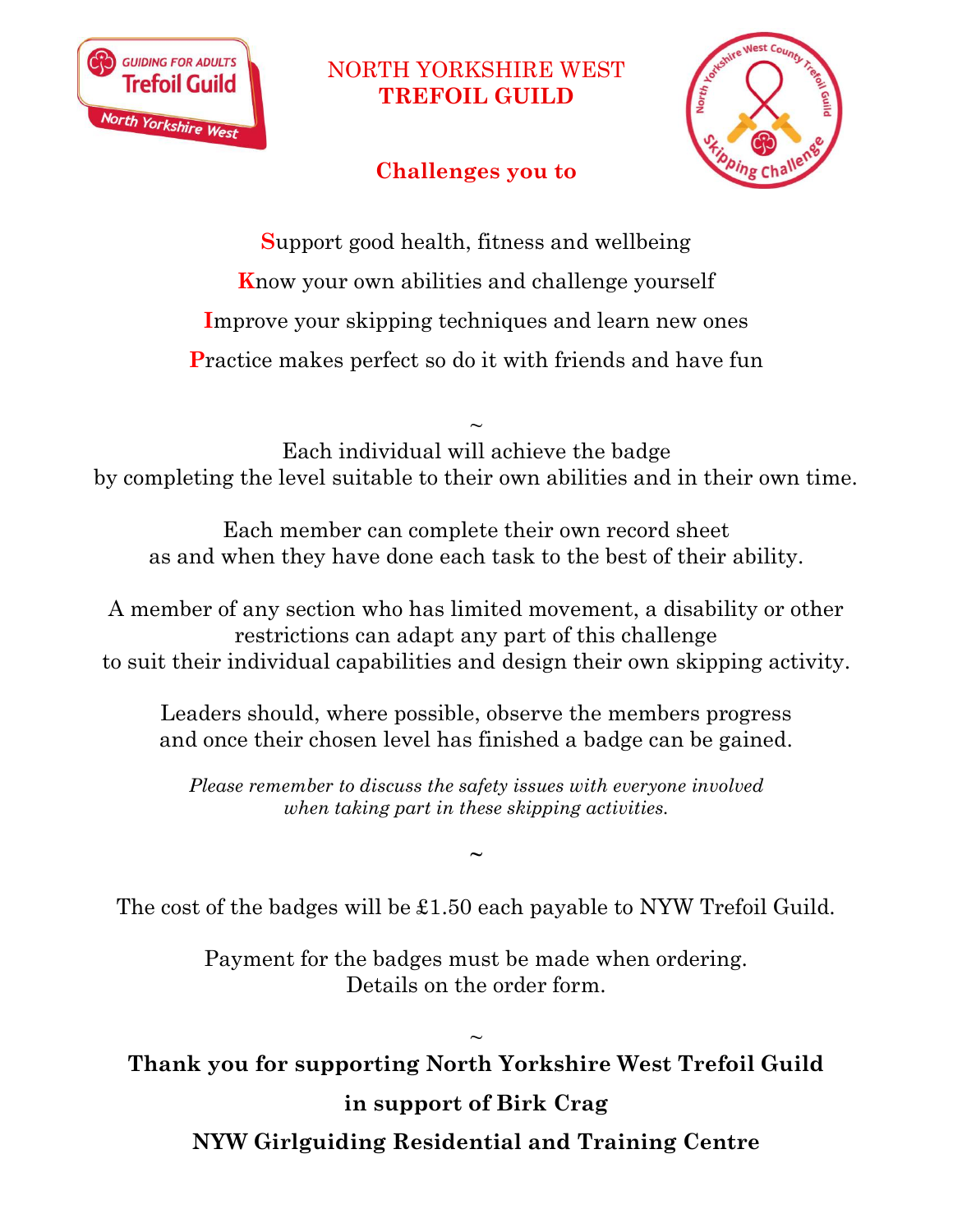# **Skipping and Rope Jumping Techniques**

**Basic Jump -** this is where, both feet are slightly apart and jump over the rope **Alternative Foot Jump -** this consists of using alternate feet off the ground **Criss-Cross -** this is similar to the basic jump but the rope is crossed as you jump **Double Jump -** you need to jump a bit higher and swing the rope twice under the feet **Triple Jump -** you need to jump even higher and swing the rope three times under the feet **Combination Jumps -** combine two or more of the above to make a single trick **Skier -** jump side to side over the rope **Bell -** jump backwards and forwards over the rope **Scissors -** Jump putting one foot forward and the other back and then change **Jumping Jack -** putting the feet apart and then together **Duckie** - land with heels apart, toes and knees pointed in; then on next jump; put heels together with toes and knees pointed out **Swing -** land on one foot and swing the opposite leg out to the side, then switch on next jump **Wiggly Worm** - with a long rope the holders wiggly the rope on the ground to be jumped over **Loch Nessie** – with a long rope the holders shake rope up and down so it looks like the monster. Start low to ground then make higher each jump.

### **Ideas for Skipping Games**

### **Cat and Mouse**

You need at least four players for this game: two rope-twirlers, a cat, and a mouse. The mouse must jump over the rope, run around one twirler, jump again, run around the other twirler and repeat (this will make a figure-eight pattern). Meanwhile, the cat is doing the same while chasing the mouse and trying to tag him. Give the mouse a one-jump head start. When the cat tags the mouse, rotate positions and play again.

#### **Water Splash**

Play this one outside! While two friends turn a jump rope, each player must jump while holding a clear plastic cup of water. She must jump for a predetermined amount of time,the number of jumps, or as long as it takes to recite a rhyme or sing a song (like "Happy birthday," if it's someone's birthday). After everyone has had a turn to jump, the winner is the player with the most water remaining in his or her cup.

#### **Partner Jumping**

Double the fun by trying to jump with a partner using a single-person rope. Try face-to-face (with one person holding both ends of the rope) or side-by-side (each person holds one end or handle of the rope).

#### **Snake**

This jump rope game is good for beginners or younger kids who have trouble timing their jumps with a swinging rope. For Snake, the rope stays on the ground. Have one person hold it at each end and wave it gently along the ground like a slithering snake, while other players attempt to jump over it. Take turns being the jumper and the snake-mover.

#### **High Jump**

Two people hold the rope at each end and the others take turns in jumping over the rope, each time the rope gets lifted higher until the last person can jump it.

This can also be done swinging the rope side to side as they jump over it.